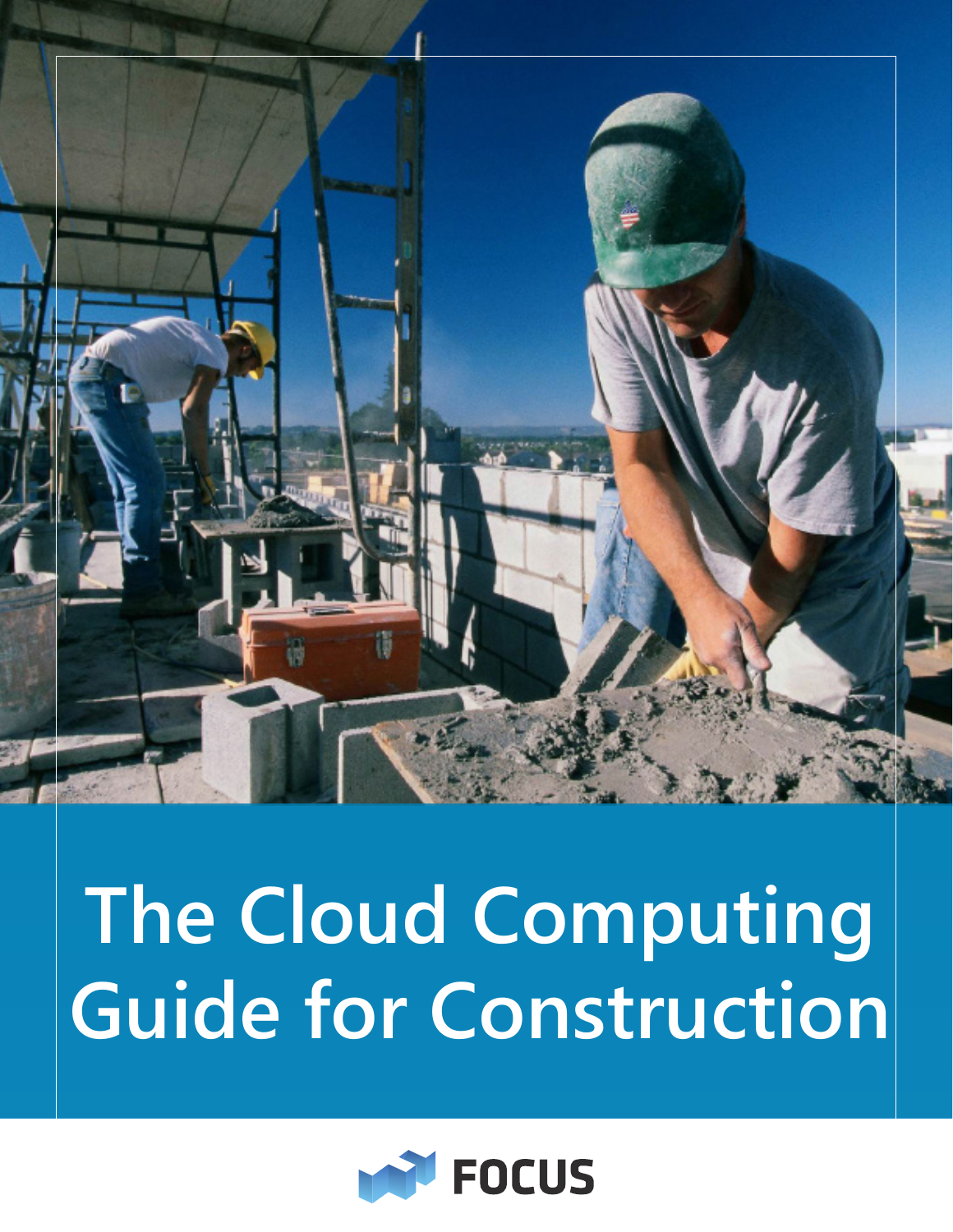### Table of Contents

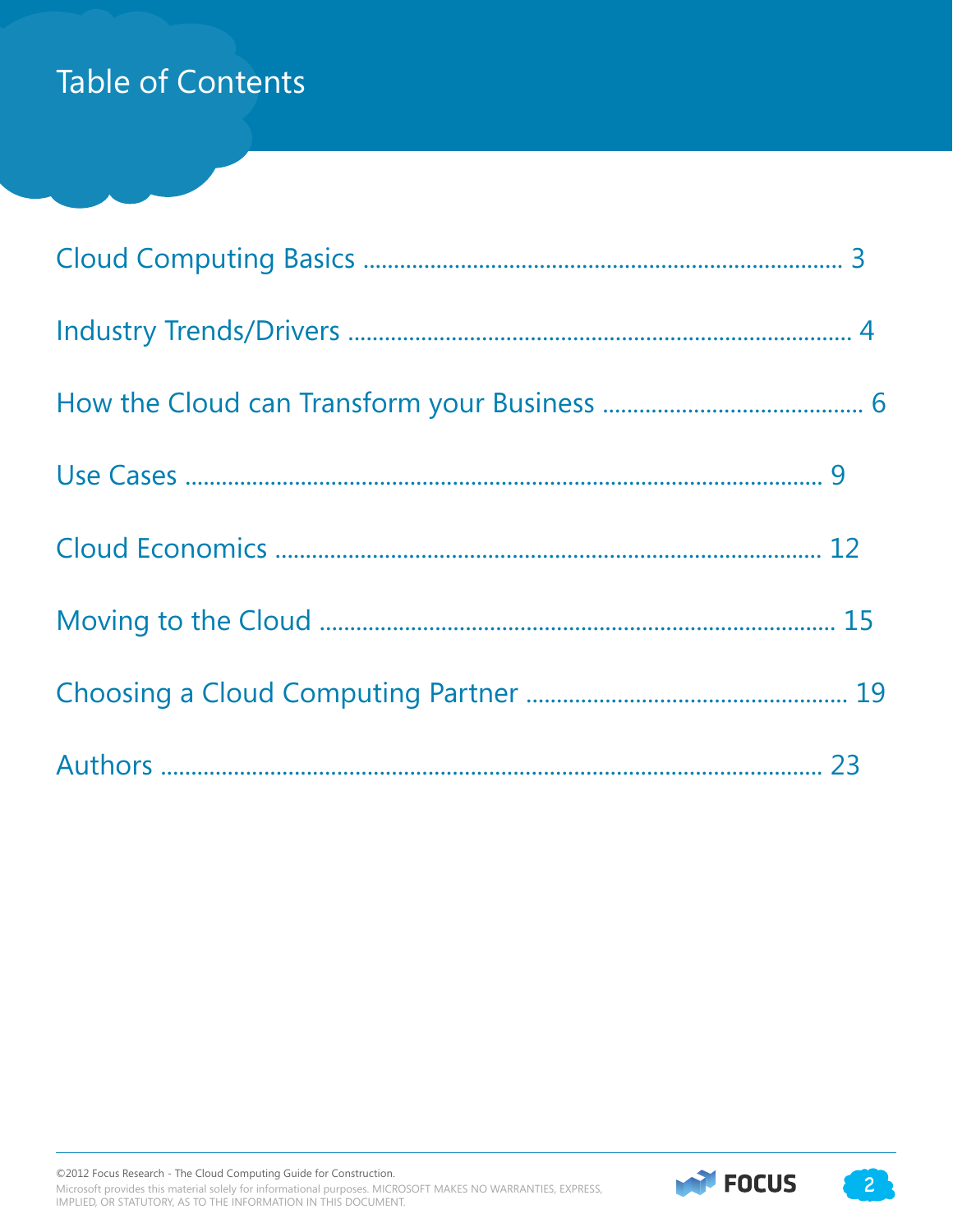### Cloud Computing Basics

Most people are already using the cloud in their daily lives, whether they realize it or not, according to Hallie Wheeler, Business Development Director at Webformed. Wheeler explains that cloud software

and storage are "something you can access from anything that has an Internet connection. Think of your Yahoo, Gmail, or Hotmail account. You alone have the password, and you can access your email from any computer, smartphone or tablet as long as it has an Internet connection. Isn't it convenient? In its simplest form, that is cloud software (sometimes called Software as a Service). You are already using the cloud in your day-to-day life!"

The Cloud has become an everyday resource that helps enable our daily routines.

The Cloud has become an everyday resource that helps enable our daily routines. Consider how things such as electricity, water, natural gas, telephone service, and television are provided by companies that specialize in delivering those services, and you can begin to wrap your mind around the parallels with cloud computing. As Robert Keahey, IT business and social strategist/commentator at SummaLogic explains it, utilities and telecoms provide services on a scale "that makes it economically feasible for large numbers of customers to consume at a lower price. And, the customer doesn't have to buy, build, and maintain all the equipment required to provide the service. Simply put, this is what cloud computing does for the digital age. And just like the power grid that delivers electricity to your house, the Internet delivers these cloud computing services to your home, business, mobile phone, or car."

In this cloud computing guide, David Bullock and other industry experts walk through why the Construction industry is choosing the cloud, how your business can benefit, and what you can do to compete more effectively.

©2012 Focus Research - The Cloud Computing Guide for Construction. Microsoft provides this material solely for informational purposes. MICROSOFT MAKES NO WARRANTIES, EXPRESS, IMPLIED, OR STATUTORY, AS TO THE INFORMATION IN THIS DOCUMENT.

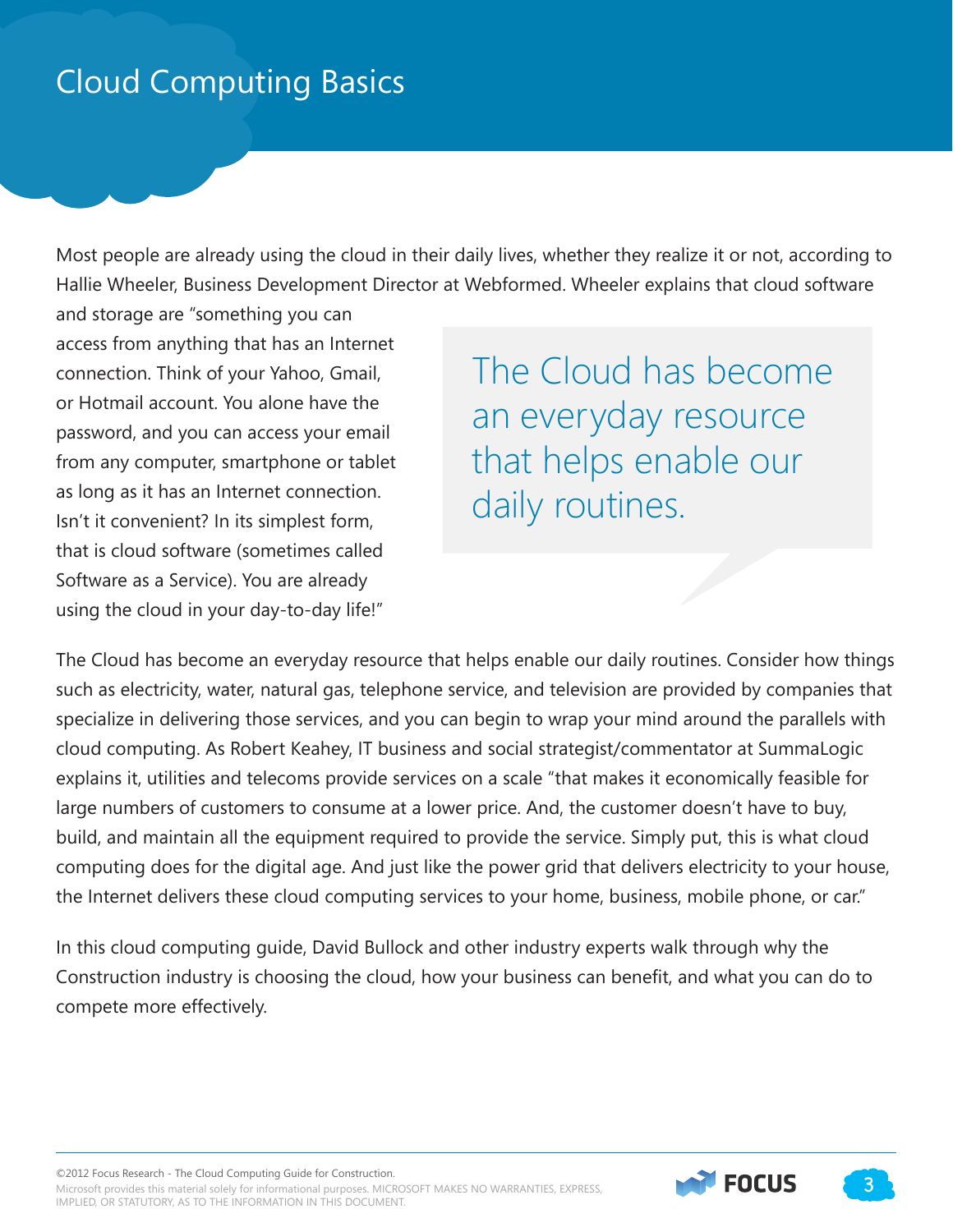The construction industry is a very traditional sector, albeit one that is embracing new technology faster now than at any time in its past. Like many industries, the construction industry is now consuming IT services and solutions at an accelerating rate, needing to acquire more and more computing power, with bigger and faster servers to run the latest business critical applications. Although costs of servers may have reduced in recent years, the need to keep servers and software updated incurs significant capital costs and construction firms are finding they have to recruit and retain highly skilled IT staff to keep their existing infrastructure and applications working.

### What is moving in the Cloud?

Applications and solutions are being consumed in the Cloud, from traditional applications such as email (Microsoft Exchange) through to the latest buzz within the industry, BIM (Building Information Modelling). Over the last 10-20 years the industry has sought better and more cost effective ways of working with IT.

Collaborative Portals in the Cloud. The first real cloud-based solutions appeared in the form of collaboration portals such as 4Projects and Union Square. These enabled information sharing (e.g. drawings) as well as collaborative boards to allow information to be centralised around construction projects. Savings were associated with these early solutions, not least in reproduction costs given the number of revisions to drawings during the life of a construction project and the need to print these and send out to all associated parties.

Construction's Move to the Cloud. CRM solutions such as Project SalesAchiever and Microsoft CRM also entered the cloud space providing centralised views of their companies' business, pipeline and relationships. The Cloud platform means that users can access "live" information from anywhere in the world – essential for construction companies where staff are often working remotely or moving across sites. E-Tendering and E-Procurement soon followed with products such as Causeway Tradex and a new industry standard "CITE" (Construction Industry Trading Electronically). These products allowed

©2012 Focus Research - The Cloud Computing Guide for Construction. Microsoft provides this material solely for informational purposes. MICROSOFT MAKES NO WARRANTIES, EXPRESS, IMPLIED, OR STATUTORY, AS TO THE INFORMATION IN THIS DOCUMENT.

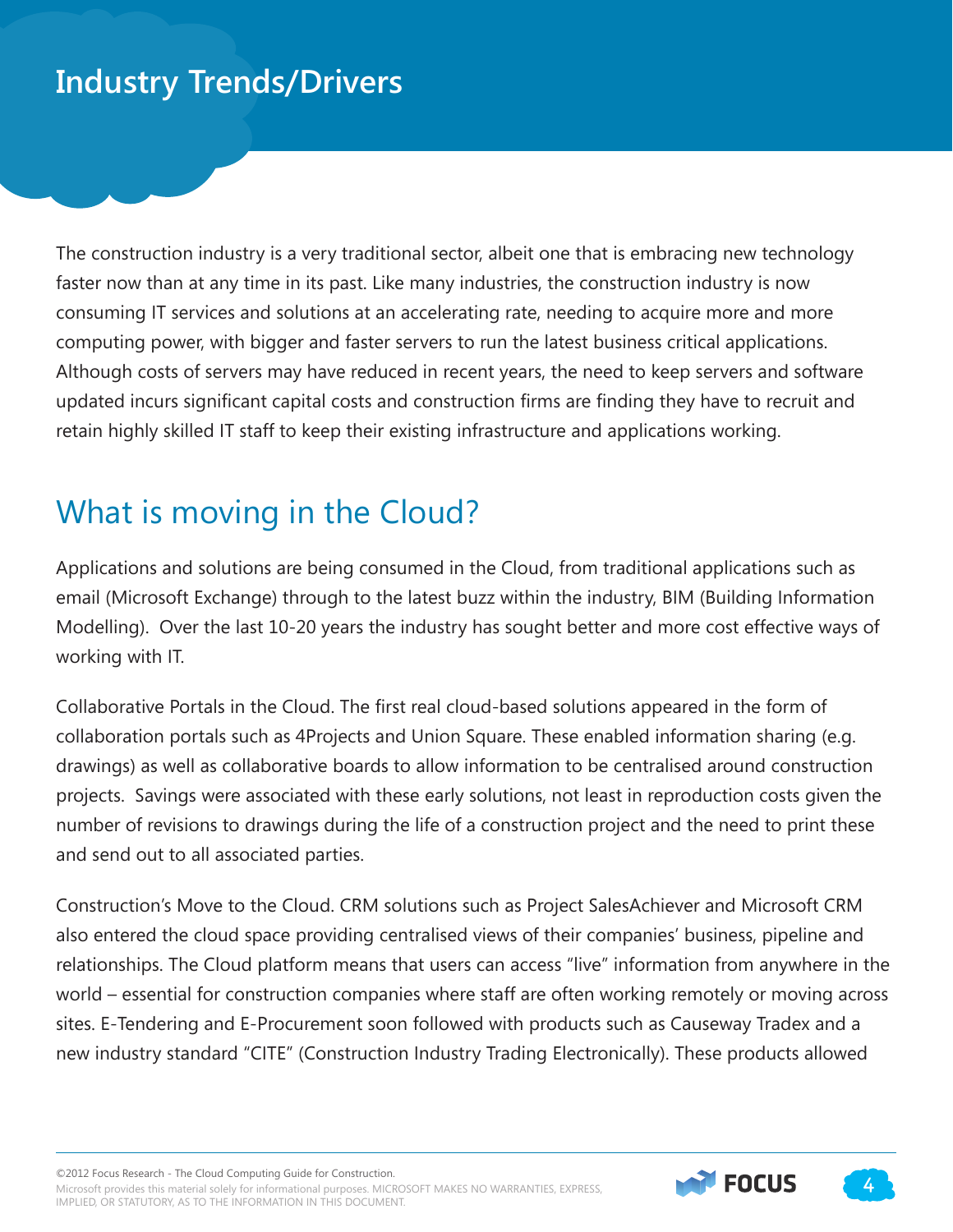waste to be taken out of the industry by linking up trading partners, such as Contractors and Builders Merchants, removing paper based communications such as Invoices, Purchase Orders and Delivery Notes. Enterprise Resource Planning (ERP) solutions such as COINS and Causeway have also made the transition into the cloud and by using the latest technology and solutions they are finding that interoperability and integration is becoming far easier.

### The Future: BIM

By far the biggest buzz within the construction sector globally is that of BIM (Building Information Modelling). This is a process involving the generation and management of digital representations of physical and functional characteristics of a facility. The resulting building information models become shared knowledge resources which support decision-making in relation to a facility from the earliest conceptual stages, through building design and construction, its operational life and its eventual demolition.

Benefits of BIM. For the professionals involved in a project, BIM enables a virtual information model to be handed from the design team (architects, surveyors, civil, structural and building services engineers, etc.) to the main contractor and subcontractors and then on to the owner/operator. Each professional adds discipline-specific knowledge to the single shared model. This reduces information losses that traditionally occurred when a new team takes 'ownership' of the project, and provides more extensive information to owners of complex structures.

### Summary

Given the increased appetite within the industry to produce, manage and consume more and more information it has become clear that in order to compete and become a lean organization in these trying economic times, businesses have had to look at everything they do and utilize all the tools and solutions available. Cloud computing has enabled these companies to work smarter, harder and more economically than ever before and the signs are that this transition into cloud will enable businesses within the Construction Industry to make significant cost savings at a time when the recession had lead to challenging trading conditions. But the cloud is about more than cost-reduction. Looking to the future, Construction firms which move to the cloud should be able to use their enhanced IT capabilities to be more flexible, agile and competitive players in the future.

©2012 Focus Research - The Cloud Computing Guide for Construction. Microsoft provides this material solely for informational purposes. MICROSOFT MAKES NO WARRANTIES, EXPRESS, IMPLIED, OR STATUTORY, AS TO THE INFORMATION IN THIS DOCUMENT.



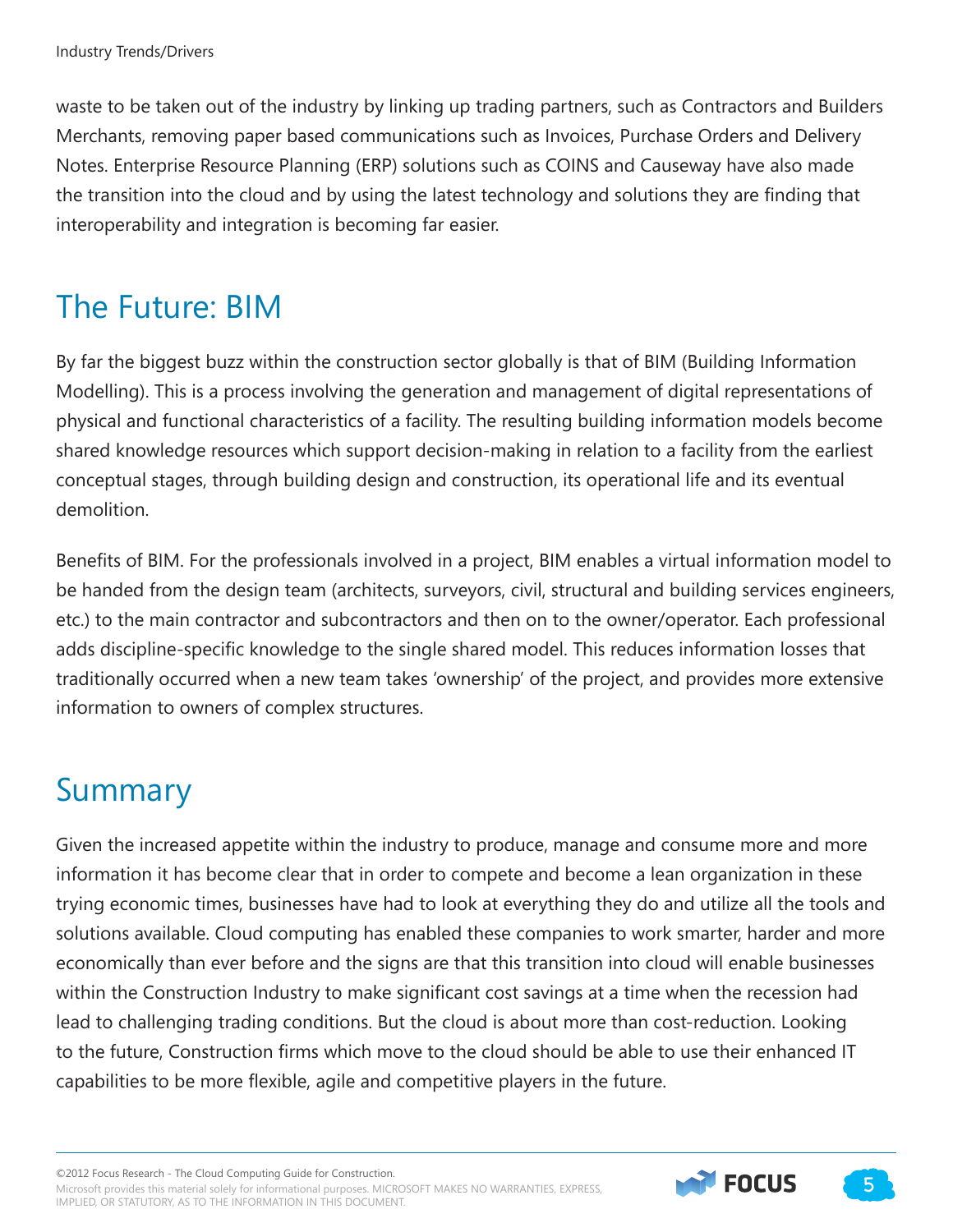According to recent research, 79% of construction businesses expect current operating conditions to be same or worse than 2011, however 59% feel better placed to deal with the tough challenges of 2012 than they were for the recession of 2008 ('Industry better prepared for challenging year ahead', Luke Cross Jan 2012).

### Cloud Benefits for Construction Companies

Why this general optimism? There is a renewed focus on collaborative relationships between clients and the main contractor and to those operating in the supply chain. According to Paul Morrell, Government Chief Construction Advisor ('The Year Ahead', January 2012) this is where the potential for innovation and a better offer to clients lies. Couple this with new technologies enabled through cloud computing and it not only creates an immediate cost saving internally (as well as within the supply chain) but also impacts on working practices and relationships up and down the supply chain.

Technology in the cloud is not new to the construction industry. In the late 90's many project teams were looking at waste within the industry, especially when it came to drawings and revisions and the potential to save many \$100's on reproduction costs. Construction collaboration portals were born out of this need and some might say were and early form of cloud computing.

For the construction industry, cloud computing is a great leveller.

Focus on Core Business. Construction companies often become embroiled in implementing and managing IT systems to assist them in running their

organizations, but this takes them away from their core business of building things. Moving to the cloud therefore allows you to focus on your core business (construction) rather than dealing with IT.

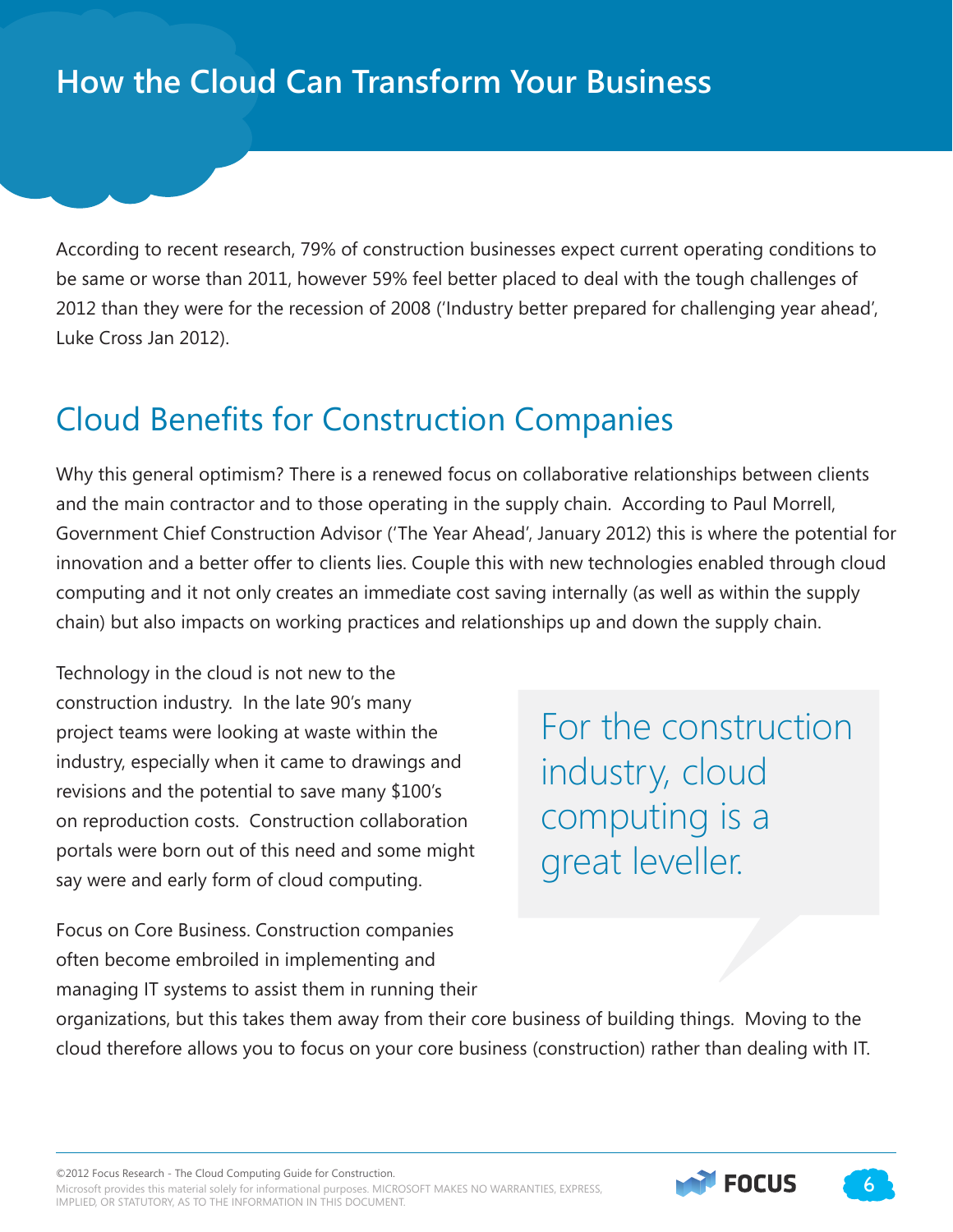Competing on a Level Playing Field. For the construction industry, cloud computing is a great leveller; the smallest contractor could have the same computing power of the largest. So, for example, small architectural practices are able to compete on a more level playing field against the largest global ones, without being impeded by hardware and software costs.

# Reasons for Construction Companies Moving to the Cloud

There are four main reasons for moving into the cloud for construction businesses:

- 1. Flexibility
	- Ideal for those organizations looking to compete, but who have limited technical in-house resources
	- $\circ$  Ability to work from any location construction site, home, office, on the move
- 2. Agility
	- $\circ$  Keeping IT staff (or lack thereof) trained and up to date with the latest software all delivered via cloud provider
	- New services can be rolled out quickly, even to remote construction sites, with little to no internal resource used for deployment
- 3. Cost-efficient
	- Opex not capex, reduced upfront investment, reducing risk at a difficult time in the construction industry
	- No on-going server maintenance/management
- 4. Scalability
	- Scale up (or down) the numbers of users or types of apps whenever you need, which can be driven by building projects won or collaborative partners for example
	- $\circ$  Don't need to worry about capacity planning, hence overcoming difficulties in future planning, given the construction industry business cycle and volatility

**N** FOCUS

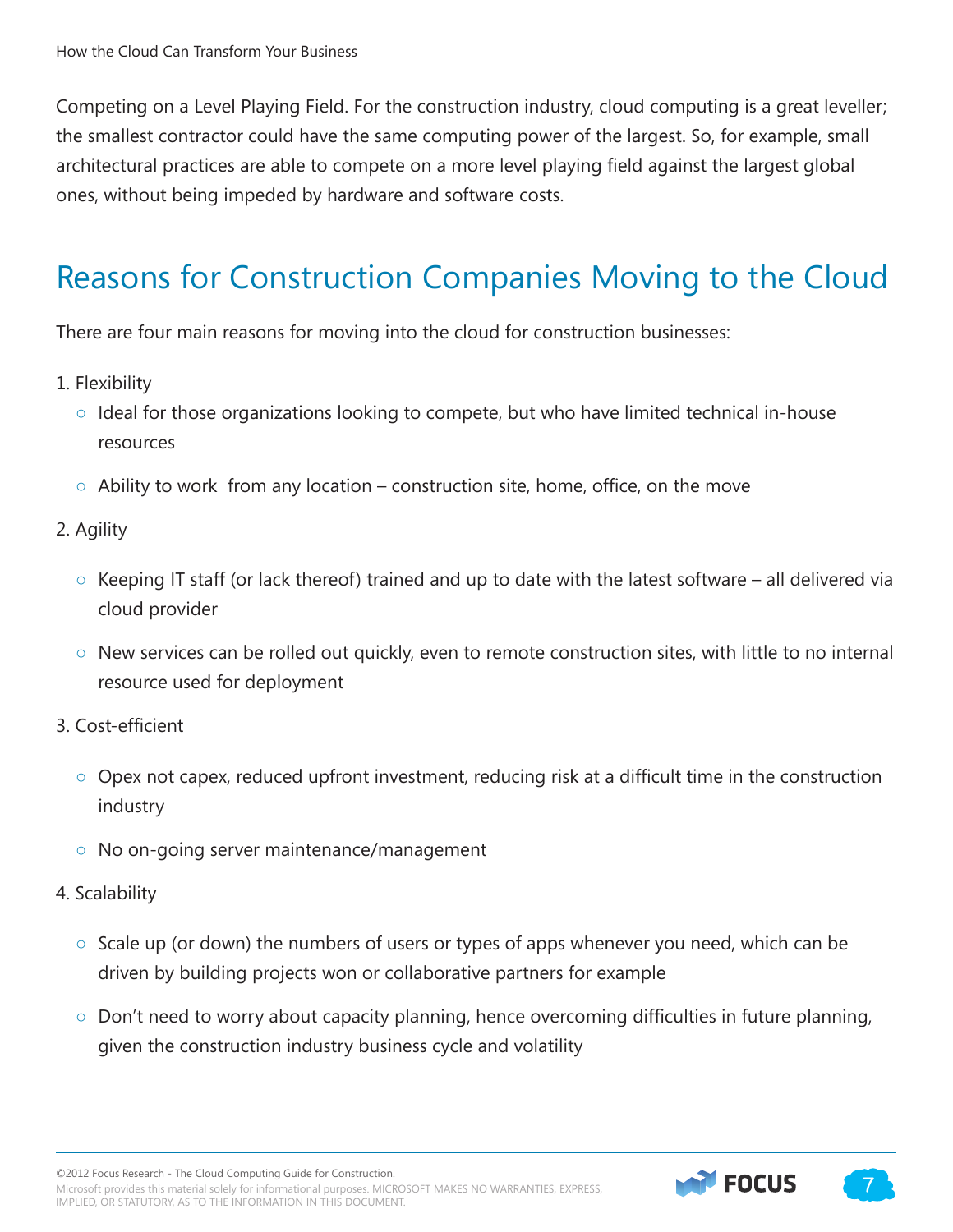# Savings in the Cloud

Depending upon the solutions that you move into the cloud there are a number of key savings. These could be in the form of operational costs if moving your onsite comms/pbx into the cloud and having a cloud based unified communications strategy. By utilizing this form of technology and embracing video conferencing, IM and presence based practices, construction companies can significantly reduce their overheads in terms of travel to site, accommodation etc. Meetings which

By moving IT into the cloud construction businesses can get back to what they do best; developing, constructing and maintaining building sites.

traditionally were face-2-face can now be done from anywhere thus reducing unnecessary travel time and expense and providing more productive time for your staff.

Many construction companies are finding that they have to spend more and more money on bigger and shinier devices with lots of twinkling lights, and have to place these in nice air conditioned rooms, which themselves have to be made more secure from external as well as internal threat. They then have to employ a team of highly skilled staff who need to look after them and make sure they are kept constantly updated, dusted and shiny. By moving these boxes out of their buildings they are not only saving money on the purchase of these servers in the first place but all the infrastructure costs that go with them. The savings can soon add up from having to replace computer hardware every 2-3 years, the man hours spent keeping the servers ticking over, the utility costs associated with heating, cooling, power and light, and removal of the stress and strain of servers crashing. By moving IT into the cloud construction businesses can get back to what they do best; developing, constructing and maintaining building sites.

©2012 Focus Research - The Cloud Computing Guide for Construction. Microsoft provides this material solely for informational purposes. MICROSOFT MAKES NO WARRANTIES, EXPRESS, IMPLIED, OR STATUTORY, AS TO THE INFORMATION IN THIS DOCUMENT.

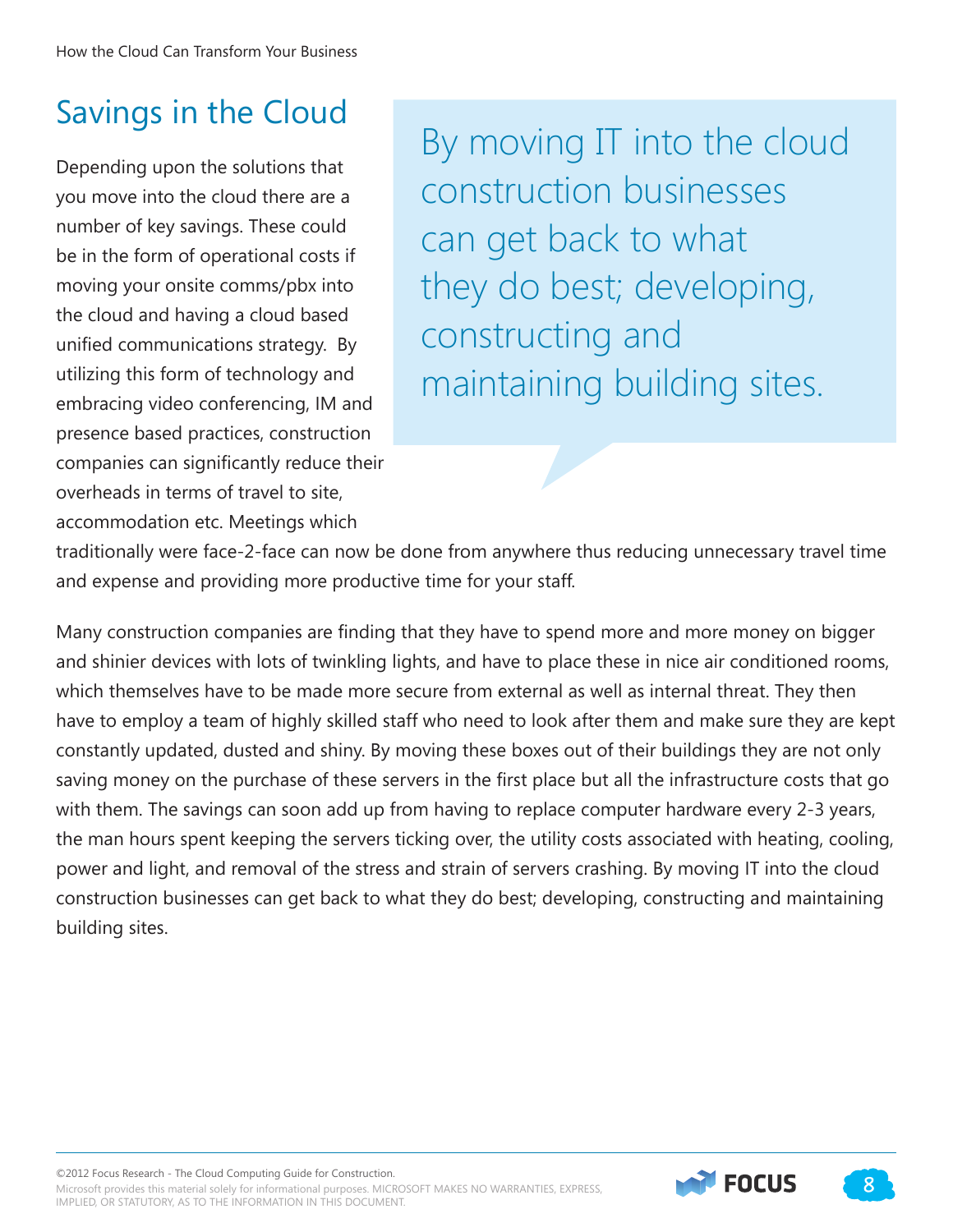### Use Cases

There are many different types of businesses within the construction industry, from Architects who design the buildings, Engineers and Consultants who advise on the construction process, Product Manufacturers and Suppliers who make all the materials which constitute the actual building through to Contractors who actually build them.

In most sectors within this industry, organizations range in size from some very large players to, at the other extreme, some very small niche players. Yet within construction we are seeing more and more organizations, of all sizes, adopting cloud technologies by moving their IT consumption from the traditional on-premise server-based technology to hosted/cloud based provision using the internet to serve rich applications to the desktop without the need to own/house their own computer servers. The case studies described in this paper highlight some of the reasons why organizations are moving to the cloud.

### Replacing Legacy

A global steel manufacturer recently moved their legacy Lotus Notes infrastructure to the cloud, adopting Microsoft Office 365 to take advantage of the Cloud based Microsoft Exchange. This eliminated the need to have their own servers internally which were becoming outdated and in need of considerable capital expenditure to keep up to date. It also meant that they could provision new users to the business far quicker than ever before.

### Security and Flexibility

A worldwide infrastructure contractor recently took the move to adopt cloud for email, comms and document management. The cloud solution offered a number of benefits. Obviously the ability to use the latest communication technology such as Microsoft Lync for instant messaging and teleconferencing has meant they save money on call charges and travel expenses, since a significant amount of their traditional face-to-face meetings are now being held remotely. By providing their staff

©2012 Focus Research - The Cloud Computing Guide for Construction. Microsoft provides this material solely for informational purposes. MICROSOFT MAKES NO WARRANTIES, EXPRESS, IMPLIED, OR STATUTORY, AS TO THE INFORMATION IN THIS DOCUMENT.



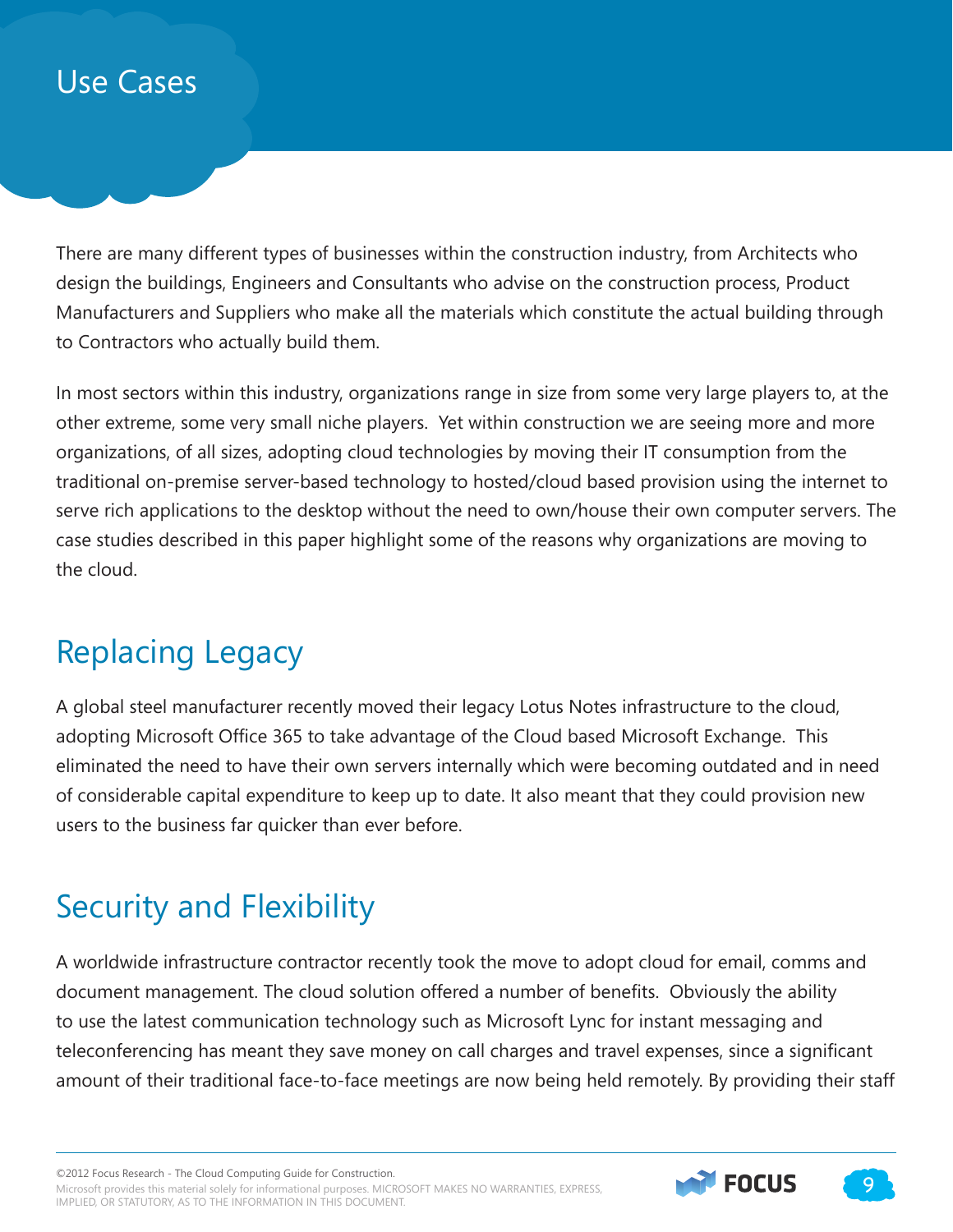with a more flexible working environment they have reduced their actual office space. Employees are now able to work from home, on-site, or anywhere else they may need to. This has resulted in huge savings on office space, along with associated costs such as power and light. However, their reasons behind adopting a cloud based email solution were far more business critical. Over the previous year their own servers had crashed a number of times, wiping out email access for hours, sometimes days at a time. The cost to the business was potentially many thousands of dollars in lost revenue, before factoring in the loss of visibility and impact on the image of the company to its clients and prospective clients. Fortunately, moving their email to the cloud has provided them with service levels and guarantees to help ensure this will not happen again.

### Competitive Advantage

A manufacturer of renewable energy products recently adopted a cloud-based CRM system to ensure it provided its sales force with the latest tools but without costs inherent with on-premise installations. The possibility of implementing CRM had been rejected a number of years previously due to the large upfront costs. This was a concern as they knew a number of the larger players in the industry had recently implemented on-premise CRM solutions, thus putting them at a disadvantage. The

Construction companies of all sizes are increasingly looking to cloud-based solutions in order to reduce their cost base in a highly competitive and often very low margin environment.

advent of cloud has now enabled them to compete on a level playing field and have access to the same sort of business tools as those companies far larger than them.

Construction companies of all sizes are increasingly looking to cloud-based solutions in order to reduce their cost base in a highly competitive and often very low margin environment. However, as these cases demonstrate, many are finding an array of wider benefits can be accrued in moving to the cloud.

©2012 Focus Research - The Cloud Computing Guide for Construction.

Microsoft provides this material solely for informational purposes. MICROSOFT MAKES NO WARRANTIES, EXPRESS, IMPLIED, OR STATUTORY, AS TO THE INFORMATION IN THIS DOCUMENT.

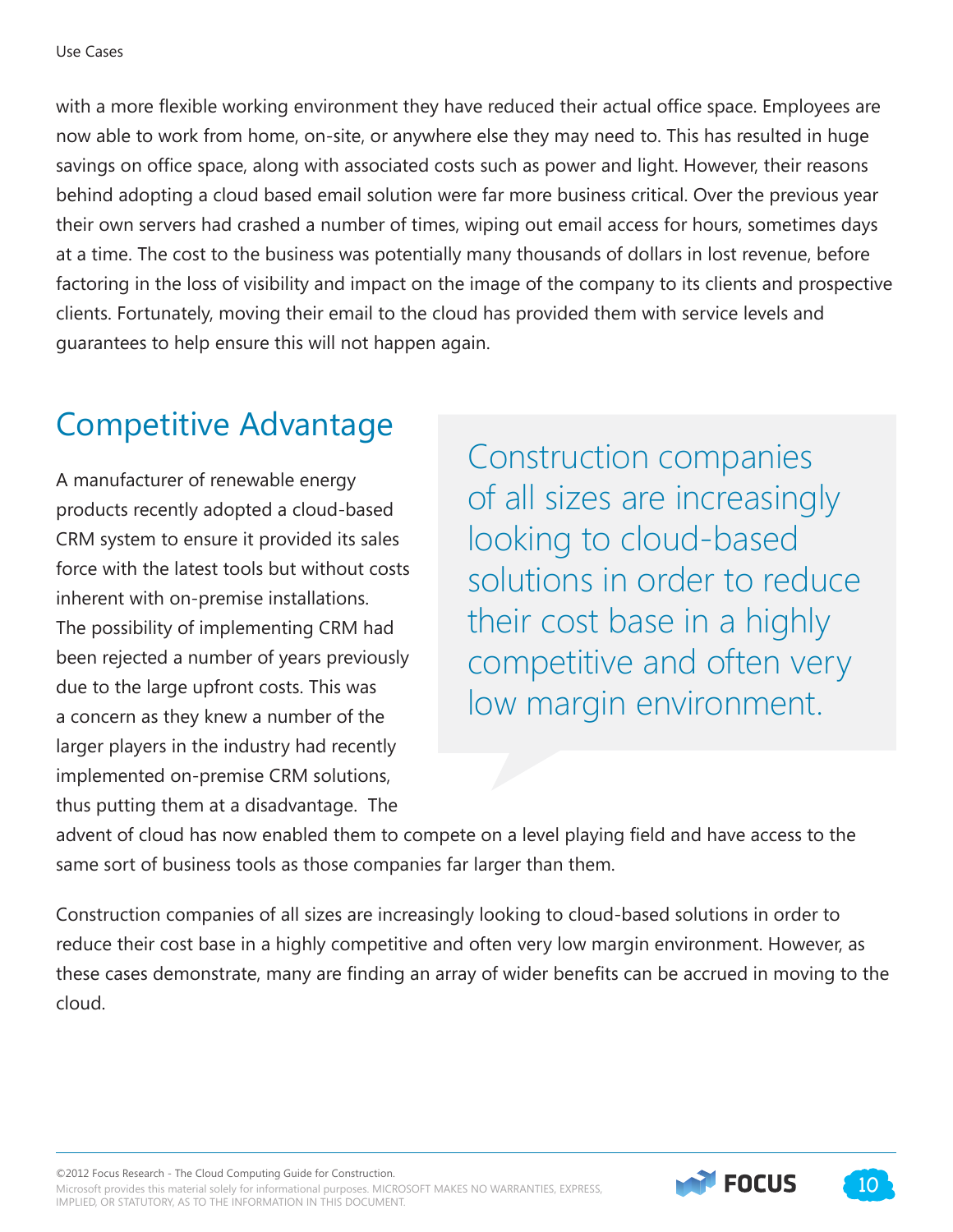# Cloud Computing Economics

Moving to the cloud can help your business realize efficiencies and savings that were once reserved for big enterprises. The cloud has become democratized, as vendors have wised up to the fact that there is money to be made by catering to a full range of businesses, regardless of size. So ample rewards are available for the smart SMB that knows where it's headed, and the best way to get there. But it's not all

Moving to the cloud can help your business realize efficiencies and savings that were once reserved for big enterprises.

blue skies—the level playing field that cloud computing enables can be fraught with dead-ends and gotchas, especially when it comes to the all-important bottom line. How can your organization avoid ROI missteps and mistakes that can turn your dream opportunity into a nightmare initiative?

# **Checklist**

- 1. Do your homework and know what you're currently spending.
- 2. Define your business needs before evaluating pricing models.
- 3. Understand the difference between CAPEX and OPEX.
- 4. Apply cost benefit analysis, impact assessment, and due diligence to your cloud initiative.



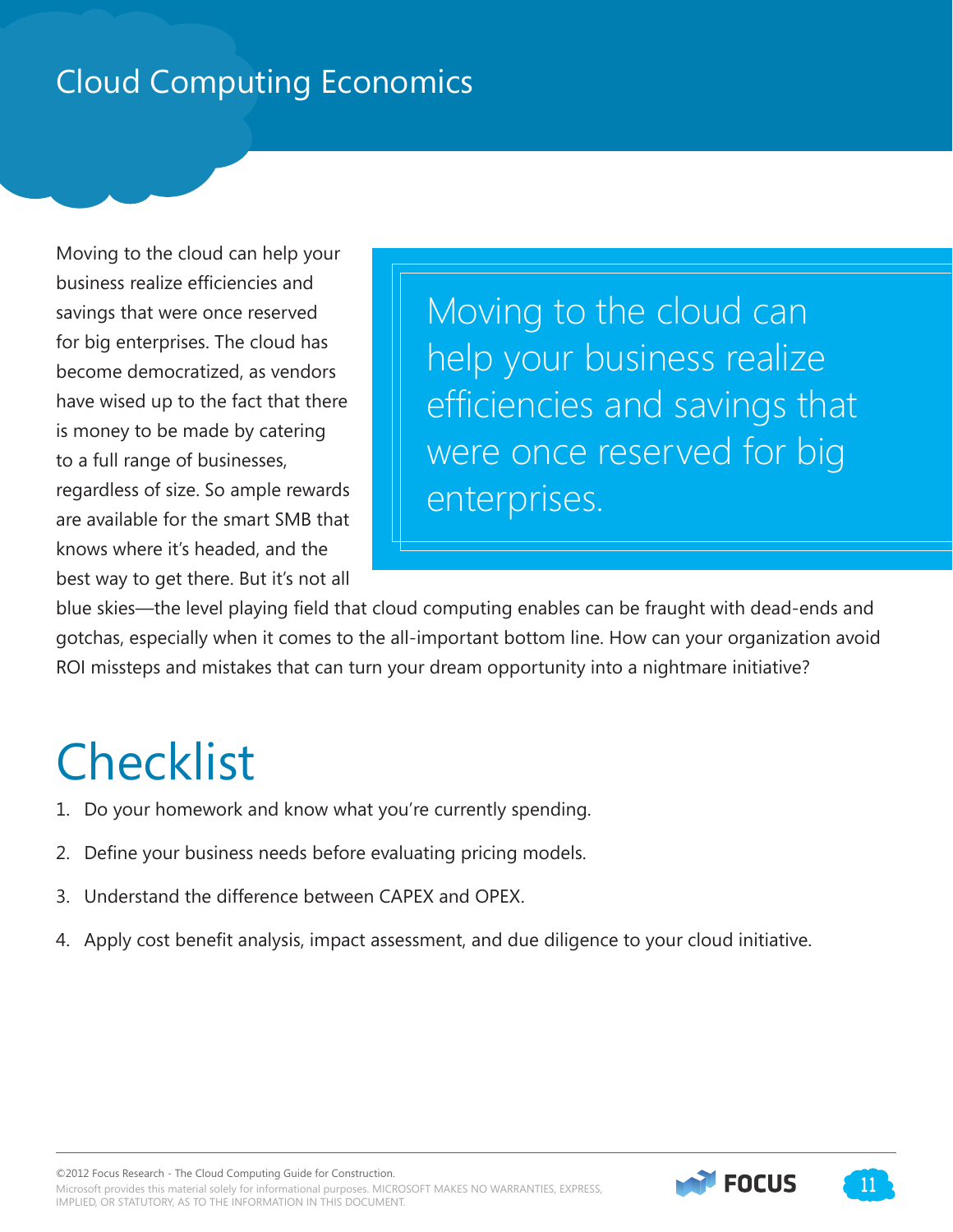### 1. Do your homework and know what you're currently spending.

 "First, have a clear scope and user expectations before beginning. Have a clear cost structure for existing services. Let's use email, for example: the cost of servers, energy, resources, software, service levels, disaster recovery—all things that must be identified prior to undertaking an ROI. I believe you will find that commodity activities are the best candidates for cloud opportunities."

(Dion Alley, President, International Business Partners)

### 2. Define your business needs before evaluating pricing models.

 "It is paramount to clearly define your needs before you start shopping for a cloud solution. The similarities in cloud offerings would begin and end at the need for increased value and better redundancy. For example, clouds for Software-as-a-Service (SaaS) would be focused on resource availability. Hosting clouds would emphasize scalability. Storage clouds would rely on fast hardware and data capacity.

"When comparing our options, we looked at what was being charged and evaluated them against our goals. We settled on a company that does not charge solely per-time-unit, but rather, charges a base rate and only charges for usage which is beyond that included in our base package, which is more consistent with traditional web hosting companies. So we know what our resource limits are, and if we ever cross those lines we know what to expect from it. As a result, we save about 60 percent per month on our hosting costs and we still have instant scalability when it is needed."

(Christopher Ryan, Business Consultant & Project Manager, Prime Logic Consulting)

### 3. Understand the difference between CAPEX and OPEX.

"Cloud services don't require capital investments (CAPEX) to be made by the client, so using a pure OPEX model can be attractive for some organizations, as it will allow them to expand and contract quickly with immediate impact to the books. This may be hard to stuff into an ROI model, but it's an

©2012 Focus Research - The Cloud Computing Guide for Construction. Microsoft provides this material solely for informational purposes. MICROSOFT MAKES NO WARRANTIES, EXPRESS, IMPLIED, OR STATUTORY, AS TO THE INFORMATION IN THIS DOCUMENT.



**V** FOCUS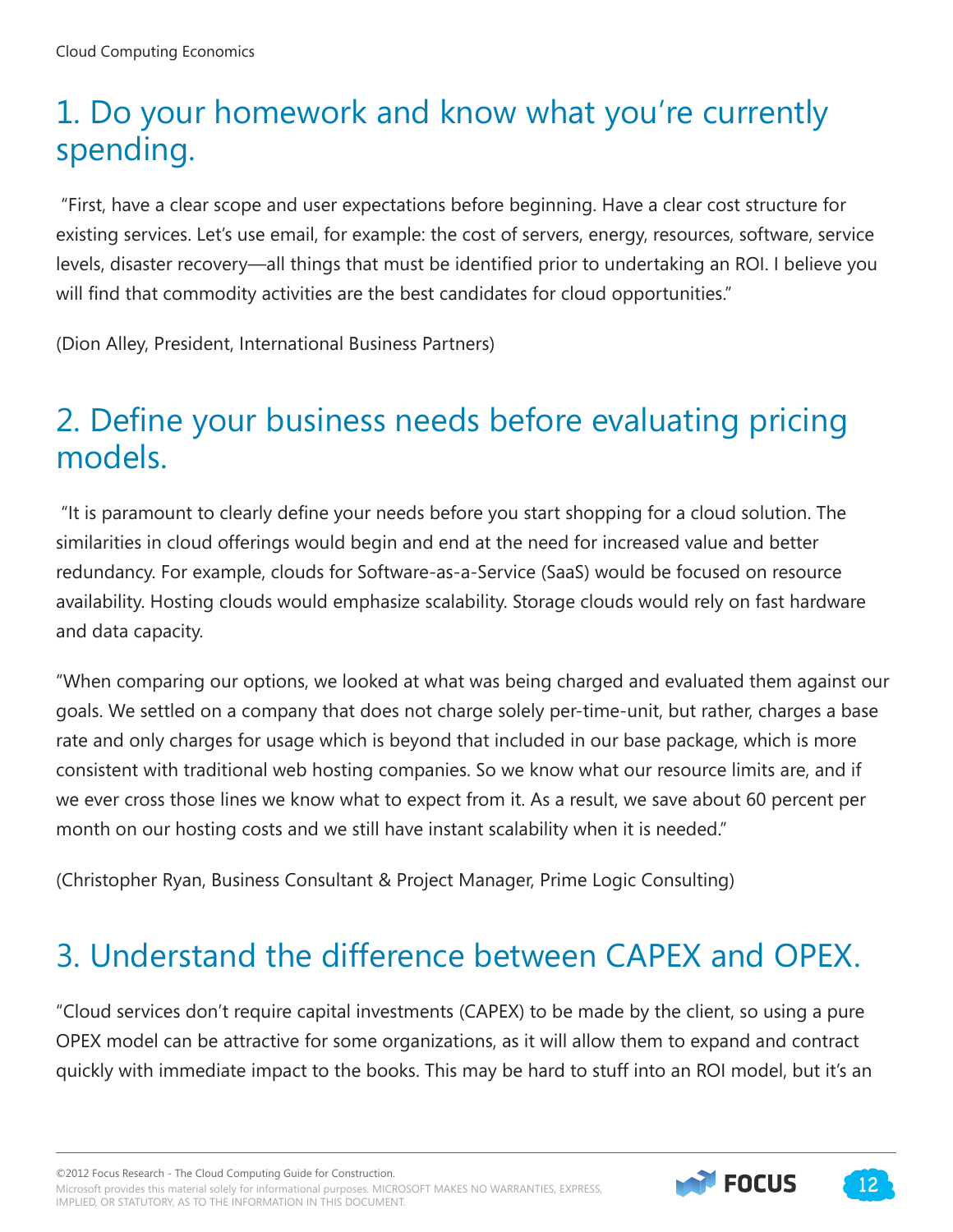important intangible. Most cloud vendors are going to charge a rate called 'consumption.' If you don't know what your consumption is on a continual basis then get ready for something similar to the first cell phone bill you get when your teenager started texting (this is circa unlimited texting plans)."

(Scott Archibald, President, Accelerated Business Consulting)

### 4. Apply cost benefit analysis, impact assessment, and due diligence to your cloud initiative.

"Common business practices such as cost benefit analysis, impact assessment, and due diligence must be applied as you would in any assessment of business change.

- "Cost benefit analysis: Does this make financial sense aligned with short and long term goals?
- "Impact assessment: How will my business processes change, what new skills and expertise will I need, what resources will be freed up?
- $\circ$  "Due diligence: What are the legal implications for using the cloud, what jurisdictions would cover the data, what are the associated risks and how can I make them acceptable?"

(Andrew Rice, Business Development EMEA, HP Information Security)

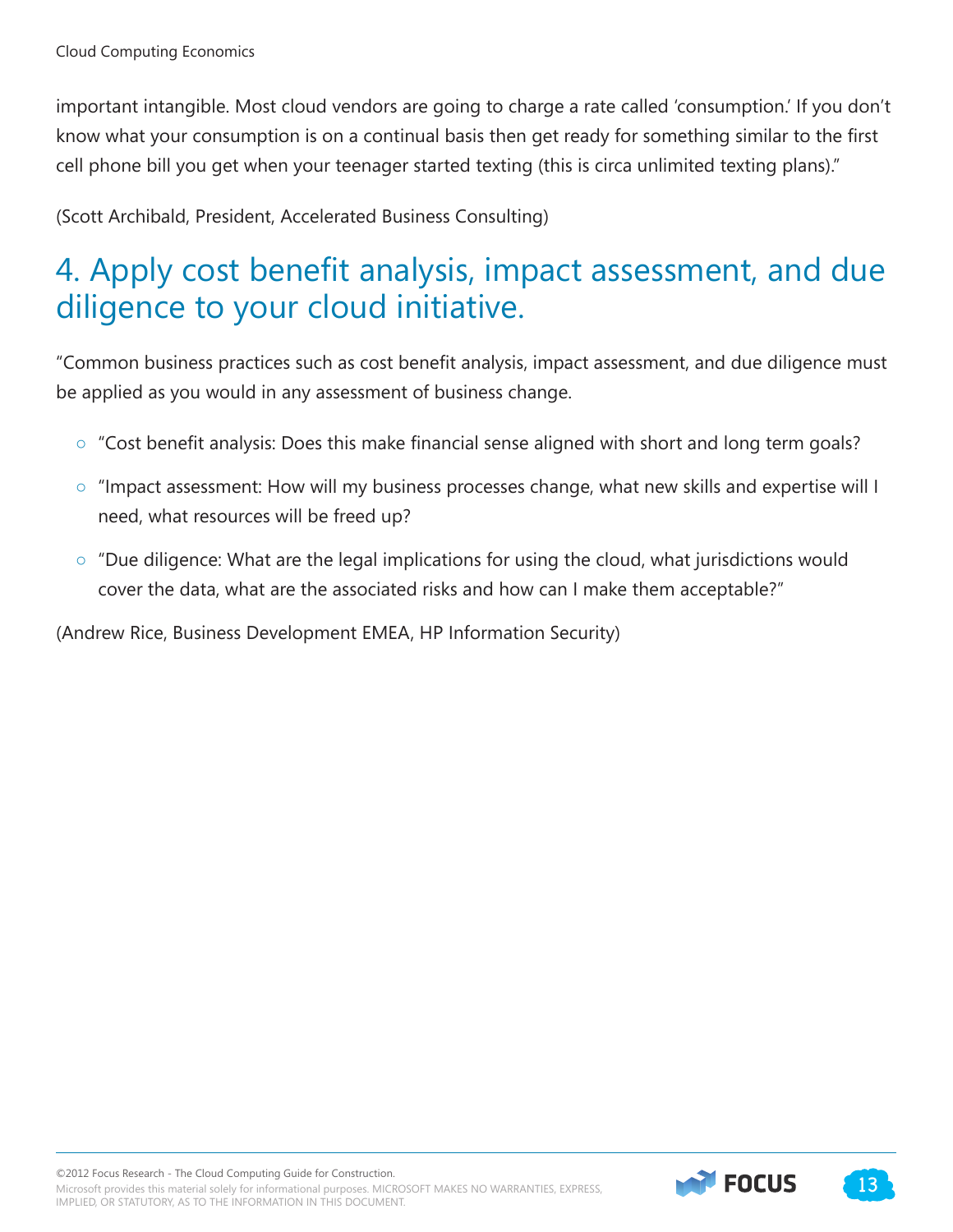### Moving to the Cloud

Moving from one home to another is a chore. You must consider your new location carefully, choose a reputable realtor, inventory your possessions, decide what to keep and what to pitch, pack carefully, hire a mover, and mentally prepare for life in your new surroundings. Curiously, it's not unlike moving your business to cloud computing. When your company is ready to "pick up and move" to the cloud, keep the following best practices in mind—from deciding what to "pack" and engaging a "realtor" to preparing for the culture shock of your new environment—to make your migration smooth and successful.

# **Checklist**

- 1. Carefully consider what you intend to move to the cloud to avoid subpar performance.
- 2. Scope the resources needed for your deployment thoroughly.
- 3. Be prepared for the cultural shifts that accompany moving to the cloud.
- 4. Migrate to the cloud as you would to a larger on-premises server.
- 5. Purchase high-quality monitoring software for your virtual environment.

### 1. Carefully consider what you intend to move to the cloud to avoid subpar performance.

"You need to be thoughtful about what you put into the cloud, what level of expectations to set around it being in the cloud, and what provisions to make to mitigate performance issues.

"Perhaps the answer is to add/improve your bandwidth. Perhaps the answer is to add some caching services to your connectivity. Perhaps the answer is to set the right expectations for usage. Perhaps the answer is to alter the configuration of the data set so that it's not one big massive chunk.

©2012 Focus Research - The Cloud Computing Guide for Construction. Microsoft provides this material solely for informational purposes. MICROSOFT MAKES NO WARRANTIES, EXPRESS,

IMPLIED, OR STATUTORY, AS TO THE INFORMATION IN THIS DOCUMENT.

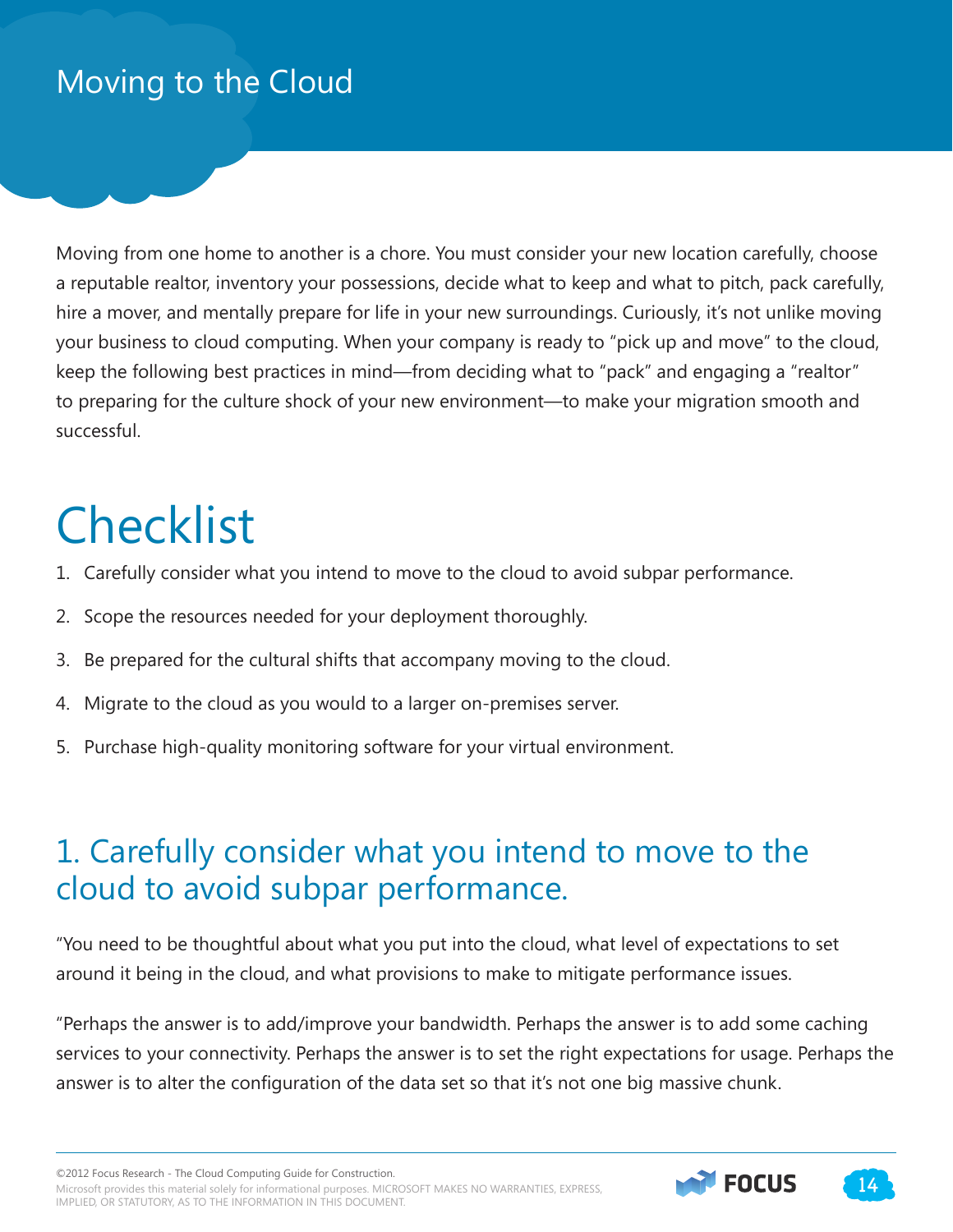"No matter what combination of the above turns out to be helpful, the underlying answer must include a thoughtful look at what your organization will move, why it will move it, and what the ramification of that move will be. Migrating to the cloud is not the same as simply moving data or apps to a location that is farther away from you than it is now. Not unless you're looking to relive the days of modem and ISDN connections, as it pertains to larger data sets."

(Andrew S. Baker, Information Security & IT Operations Consultant, BrainWave Consulting Company)

### 2. Scope the resources needed for your deployment thoroughly.

"Most any VAR that you are purchasing your hypervisor from should have capacity planning tools that you can use to assist in planning your deployment. Make sure you purchase enough resources to cover a full year of server/data sprawl and determine what the costs are to add resources later."

(Steve Heusser, Operations Manager, SolutionPro)

### 3. Be prepared for the cultural shifts that accompany moving to the cloud.

"Cloud computing has the potential to lead significant cultural changes in an organization, but in and of itself does not have to have any change in the way the organization operates. However, if change does not follow, then costs and benefits will not be realized. Some cultural changes that cloud can bring about include:

Cloud computing has the potential to lead significant cultural changes in an organization.

©2012 Focus Research - The Cloud Computing Guide for Construction. Microsoft provides this material solely for informational purposes. MICROSOFT MAKES NO WARRANTIES, EXPRESS, IMPLIED, OR STATUTORY, AS TO THE INFORMATION IN THIS DOCUMENT.

**FOCUS** 

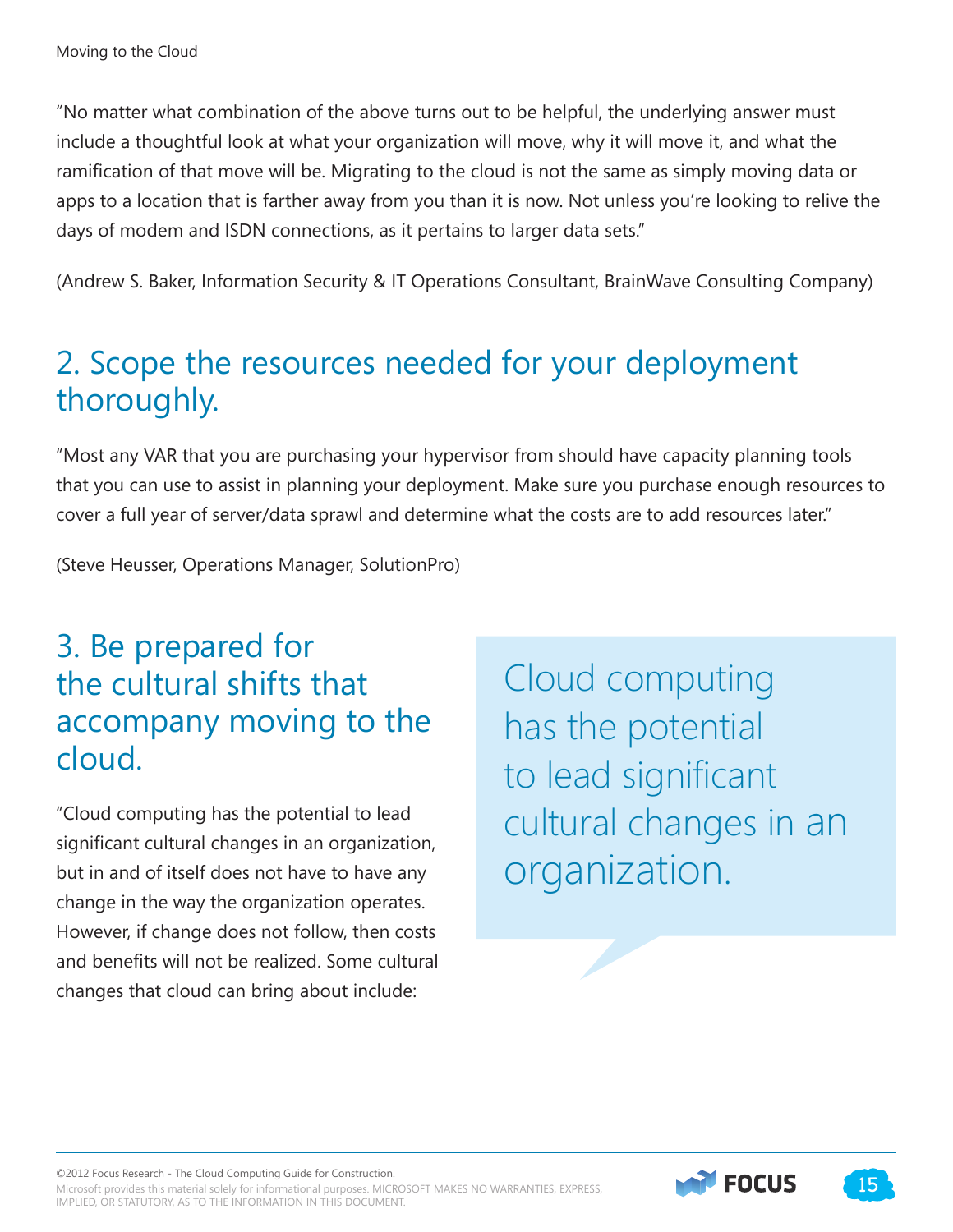- Better communications between engineering and operations (DevOps)
- Greater emphasis on sharing and collaboration
- $\circ$  Reduction in redundancy
- Greater focus on continuity of business in face of disaster
- Greater operational efficiency
- Less reliance on internal IT
- More agility"

(JP Morgenthal, Principal, Ranger, Cloud & VDC Services, EMC Consulting)

"Today, there are a whole host of good ideas and initiatives that can be dreamed The business impact that cloud computing has on the whole organization is that it lowers the bar for the execution of ideas.

up by business units that cannot be realized quickly because IT cannot move fast enough. How many times has a product manager thought to himself, 'You know, we should take advantage of this market opportunity,' only to dismiss the idea a few seconds later with, 'Never mind. We could never move fast enough.' The biggest impact that cloud computing has on the whole organization is that it lowers the bar for the execution of ideas. More things get tried because the cost to execute them is lower (where cost = time, hassle, energy, etc.—not just money). Now, many of those ideas will be failures. But many will be successes. By lowering the cost of failures (you tried it, it didn't work out, but so what because it was so easy to do), you end up with more successes. And those successes will translate into higher profit, greater market share, and more passionate customers."

(Dave Roberts, Vice President, Strategy, ServiceMesh)

"With more orgs allowing people to work from home and also employing remote teams as part of their workforce (local or international), true cloud computing (i.e. with IaaS and SaaS) will allow flexibility, around-the-clock development and support, and more productivity."

©2012 Focus Research - The Cloud Computing Guide for Construction. Microsoft provides this material solely for informational purposes. MICROSOFT MAKES NO WARRANTIES, EXPRESS, IMPLIED, OR STATUTORY, AS TO THE INFORMATION IN THIS DOCUMENT.

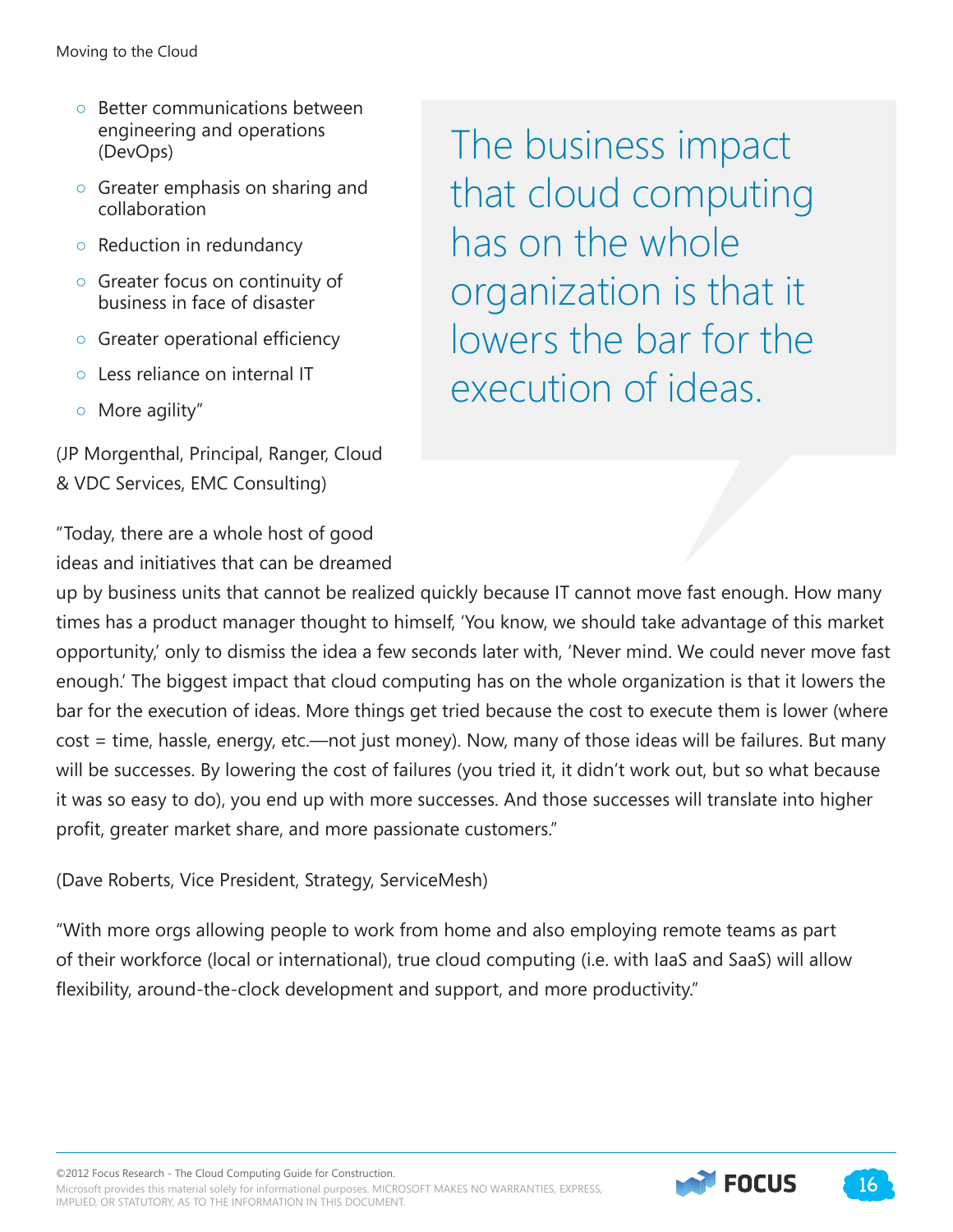### 4. Migrate to the cloud as you would to a larger on-premises server.

"For the most part, the same underlying deployment and migration processes should be employed for migration into the cloud as would be used to upgrade to a larger server on premises (or in a traditional hosting situation). The cloud doesn't make this initial migration any easier or harder than other types of migrations, although it will lower the cost, and is easier to practice beforehand." (Baker)

### 5. Purchase high-quality monitoring software for your virtual environment.

"Virtual/cloud environments have monitoring needs that differ greatly from traditional deployments. A good monitoring system will alert you to issues before they become problems and allow you to focus on your core business and not reacting to IT issues. " (Heusser)

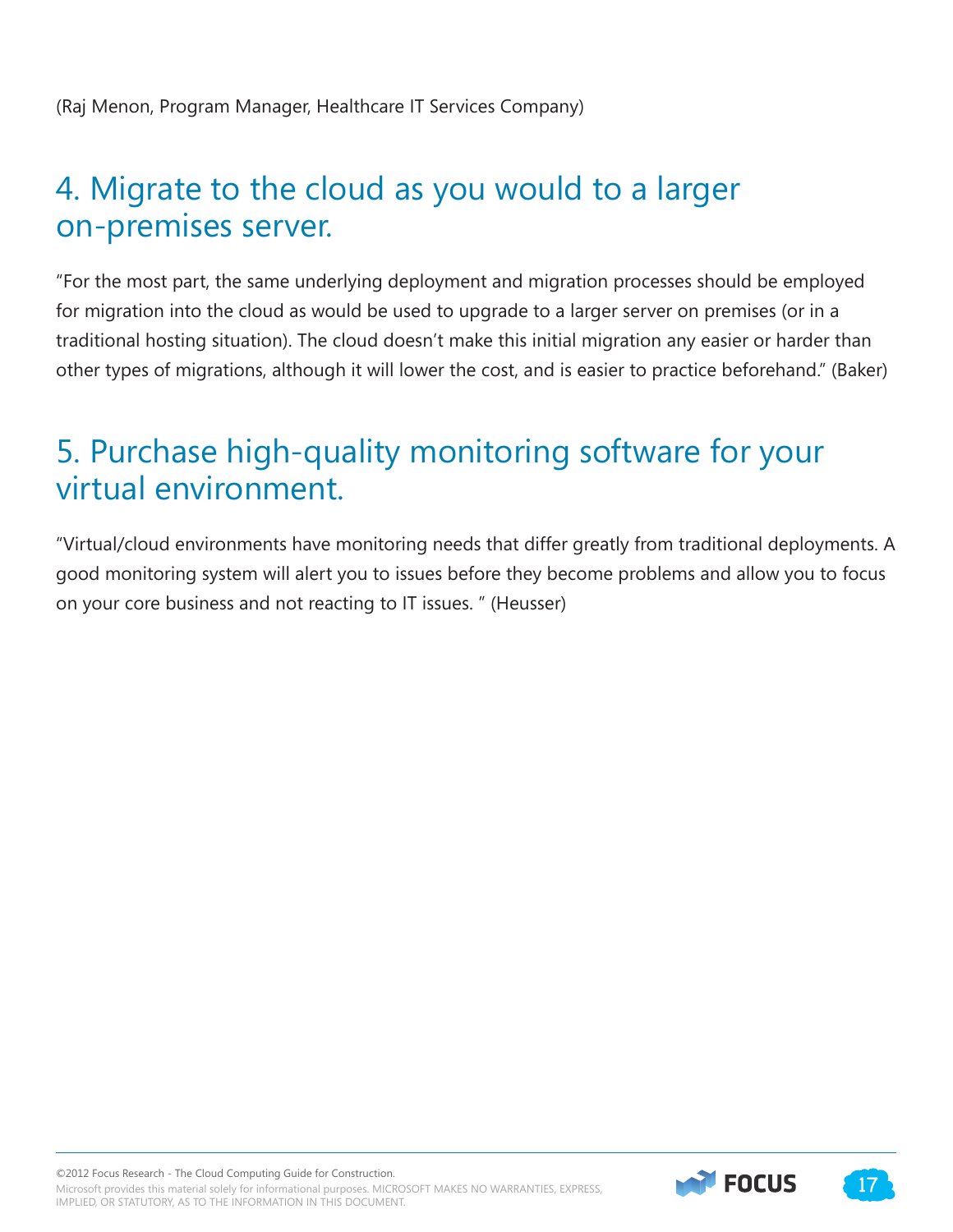Migrating your company to the cloud can be a perplexing proposition. You've predicated your success on being a nimble upstart, not a bulging behemoth. Without a bevy of skilled staffers and deep pockets, getting a piece of the cloud action is a bit trickier for a smaller organization than it is for a large enterprise. While the proposition of adopting cloud computing seems daunting at first, rest assured that you don't need to go it alone. A well-selected provider can answer questions, provide guidance, and help shoulder the burden of cloud migration. Find your perfect match by following these best practices, and you'll begin your search for a trustworthy partner on the right foot.

# **Checklist**

- 1. Ask yourself the tough questions before selecting a partner.
- 2. Be ready to ask potential vendors tough questions.

### 1. Ask yourself the tough questions before selecting a partner.

#### Making the business case

- How will this move help me reach my business goals?
- Is the cloud actually going to be more cost effective and/or provide an advantage over a traditional/current model? Some cost/benefit analysis would be needed.
- Are there cloud-based resources I can leverage right now that don't require going to an additional vendor? (You'd be surprised.)



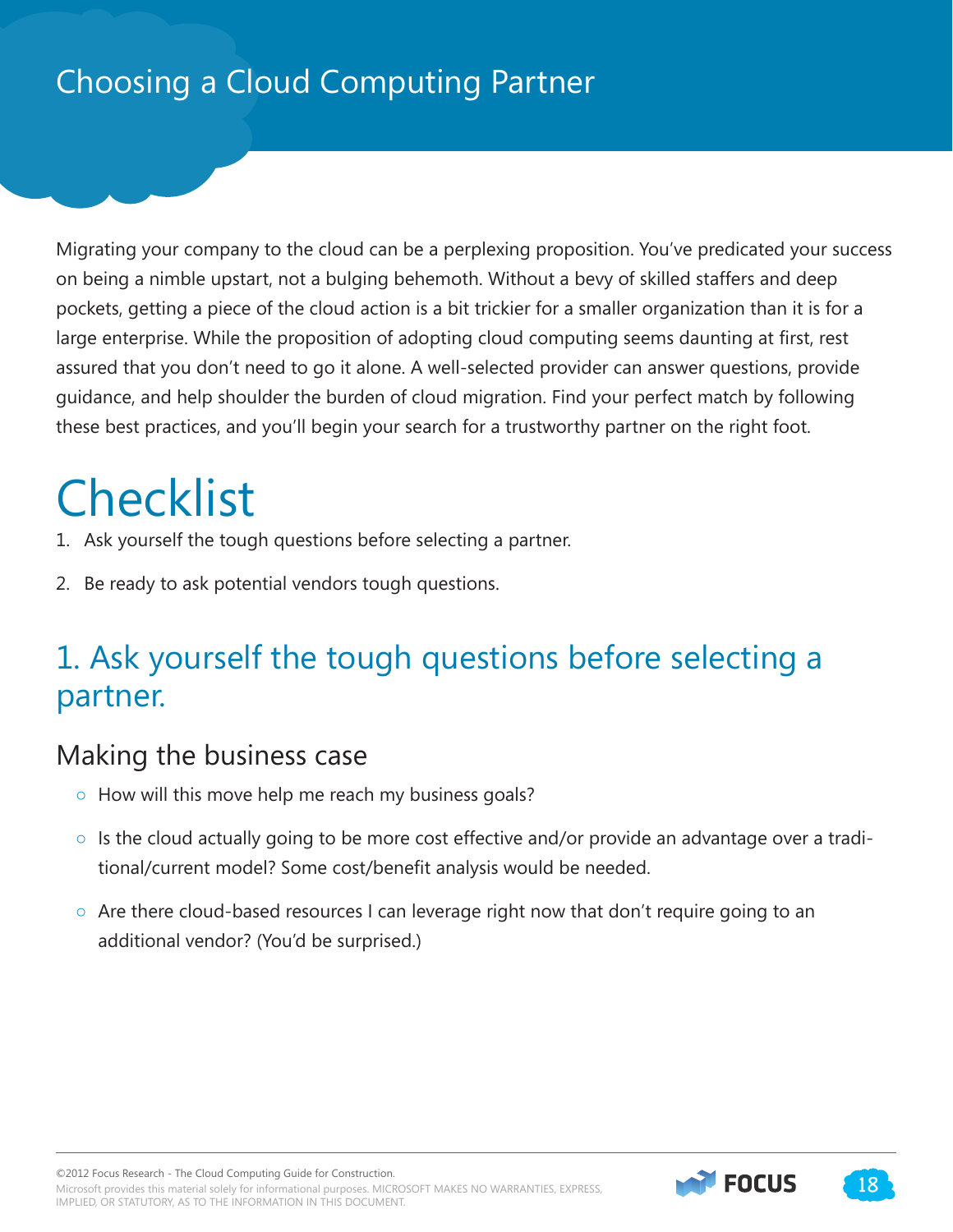### Making the move

- What changes do I need to make in my organization to support this service?
- $\circ$  If the cloud provider is down, how will my business handle the outage? An alternate cloud provider? High availability and disaster recovery scenarios?
- Are there low risk functions that could be moved to a cloud platform in order to test how the organization adjusts/supports their applications/services on the cloud?
- What impact will this have on my industry or regulatory compliance obligations?
- Does my technology-before-the-cloud (on-premise workstation hardware, Internet provider, telecom/phone/PBX solution, Web/database servers/hosting company) meet the demands a SaaS solution will require?

#### Data

- $\circ$  How much control will I have over the vendor's upgrade schedules, and what will it mean for the integration with the other portions of my business?
- What are the security/privacy implications of using this technology?
- What contingencies do I have for my business if this technology is unavailable for a day or a week?

### Resources and backup

- Who do I have on staff that can manage this process?
- Will this free up personnel resources to work on more business-critical projects?
- $\circ$  Am I prepared to accept that there's going to be a learning curve? Just because it's in the cloud, doesn't mean I can 'flip the switch' and everything's exactly what I want/need.
- Have I really taken a hard look at the long-term impact and costs over the life of usage? This includes training, implementation, data backup and retrieval, management, and licensing.

# 2. Be ready to ask potential vendors tough questions.

### Background

©2012 Focus Research - The Cloud Computing Guide for Construction.

Microsoft provides this material solely for informational purposes. MICROSOFT MAKES NO WARRANTIES, EXPRESS, IMPLIED, OR STATUTORY, AS TO THE INFORMATION IN THIS DOCUMENT.

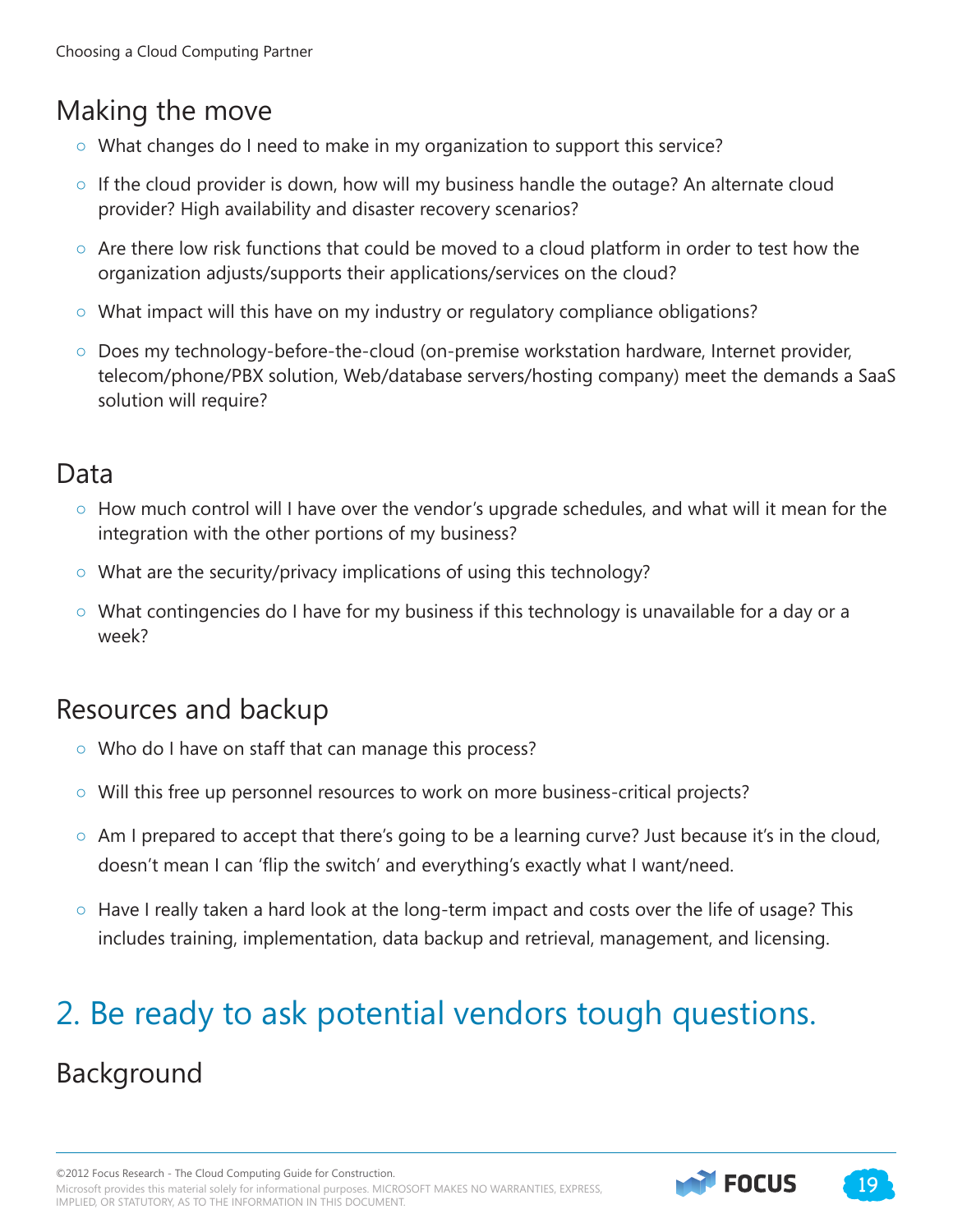- How stable is your organization?
- What is your product roadmap?
- Can you provide references that reflect my particular business?
- Can you address industry-specific compliance requirements; encryption levels and authentication protocol details?

#### Product

- What does the interface look like?
- Do you offer a Service Level Agreement (SLA)?
- Is there financial compensation for breaking your SLA?
- Do you have a public site listing issues and outages?
- How do you schedule maintenance and handle upgrades?
- What are the support options?

#### Data

- $\circ$  How do I get my data back out in a way that is useful to me, beyond simply reporting?
- $\circ$  How long will you retain my data, even if I am done with you?
- How can I be assured my data will be protected?
- How do I get my data if I decide to leave?

### In case of emergency

- What is your security policy and related insurance coverage in the event of a breach?
- If you are breached, are you liable for customer/user data loss?

Microsoft, Word, SharePoint, Hotmail, SkyDrive, and Office 365 are trademarks of the Microsoft group of companies. All other trademarks are the property of their respective owners.